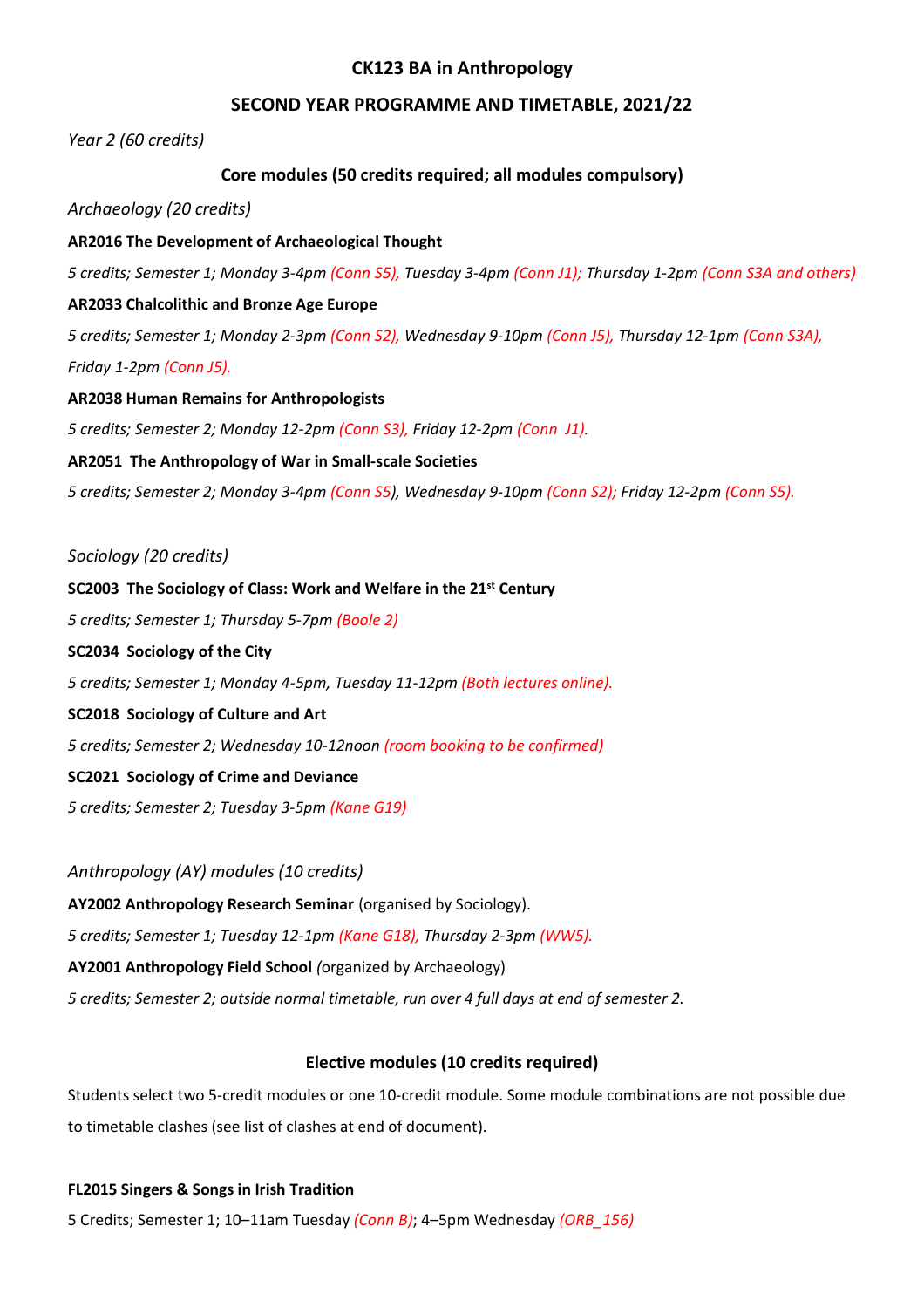### **FL2017 Special Topics in Folklore**

5 Credits; Semester 1; 5–6pm Tuesday *(Cavanagh Pharmacy Building, CPB\_LG51)*, 12–1pm Friday*(Civil*

### *Engineering, CE\_G10\*)*

#### **FL2016 What is Folklore? Paradigms and Theories**

5 credits; Semester 2; 4–5pm Monday *(ORB\_255\_SR\*)*; 10–11am Thursday *(CPB\_LG52\*)*

### **FL2012 Exploring the Otherworld: Popular Beliefs and Symbols**

5 credits; Semester 2; 10–11am Tuesday *(CPB\_LG51\*)*; 4–5PM Wednesday *(ORB\_132)*.

#### **CC2011 Gender, Image and Identity in Medieval Ireland**

5 credits; Semester 1; Wednesday 1–2pm *(ORB 101)*; Thursday 4–5pm *(ORB 212)*

### **CC2006 Learning and Society in Celtic Countries**

5 credits; Semester 2; Tuesday 9–10am *(ORB 145)*; Tuesday 11am–12noon *(ORB G20)*

### **CC2012 Myths and Beliefs of the Early Celtic Peoples**

5 credits; Semester 2; Wednesday 12–1pm *(Kane G18)*; Thursday 10–11am *(Kane G02)*

**HI2109 The Global Renaissance: 1300–1600** *5 credits; Semester 1, Tuesday 2-3 Boole 2 and Thursday 11-12 Boole 2* **HI2014 Women in Early Modern Europe 1500–1800** *5 credits; Semester 2; Friday 10-12 (room booking to be confirmed)* **HI2017 From Ireland to China: Travelling with Maps in the Middle Ages** *5 credits; Semester 2; Monday 2-3, Wednesday 2-3 (room booking to be confirmed)* **HI2036 Sport and Society in Modern Ireland** *5 credits; Semester 2; Wednesday 2-4 WW\_5*

#### **PH2023 Chinese Philosophy**

5 credits; Semester 1; Monday 1-2pm (WGB G16); Wednesday 12-1pm (FSB A1)

#### **PH2018 Violence and War**

5 credits; Semester 2; Monday 10-11am (room to be confirmed); Wednesday 2-3pm (room tbc)

### **RG2307 Indigenous Religions**

10 credits; Semester 1; Monday 1-2pm (ORB 244); Tuesday 10-11am (WGB G13); Wednesday 10-11am (ORB 255)

#### **RG2315 Ethnographies of Pilgrimage**

10 credits; Semester 1; Monday 12-1pm (SAFCBN ANX); Tuesday 1-2pm (ORB 255); Wednesday 2-3pm (ORB 144); Wednesday 4-5pm (CONN J5)

#### **RG2312 Material Religion**

10 credits; Semester 2; Monday 11-12noon (FSB 322); Tuesday 1-2pm (ORB 244); Wednesday 5-6pm (ORB G41); Thursday 2-3pm (ORB 101).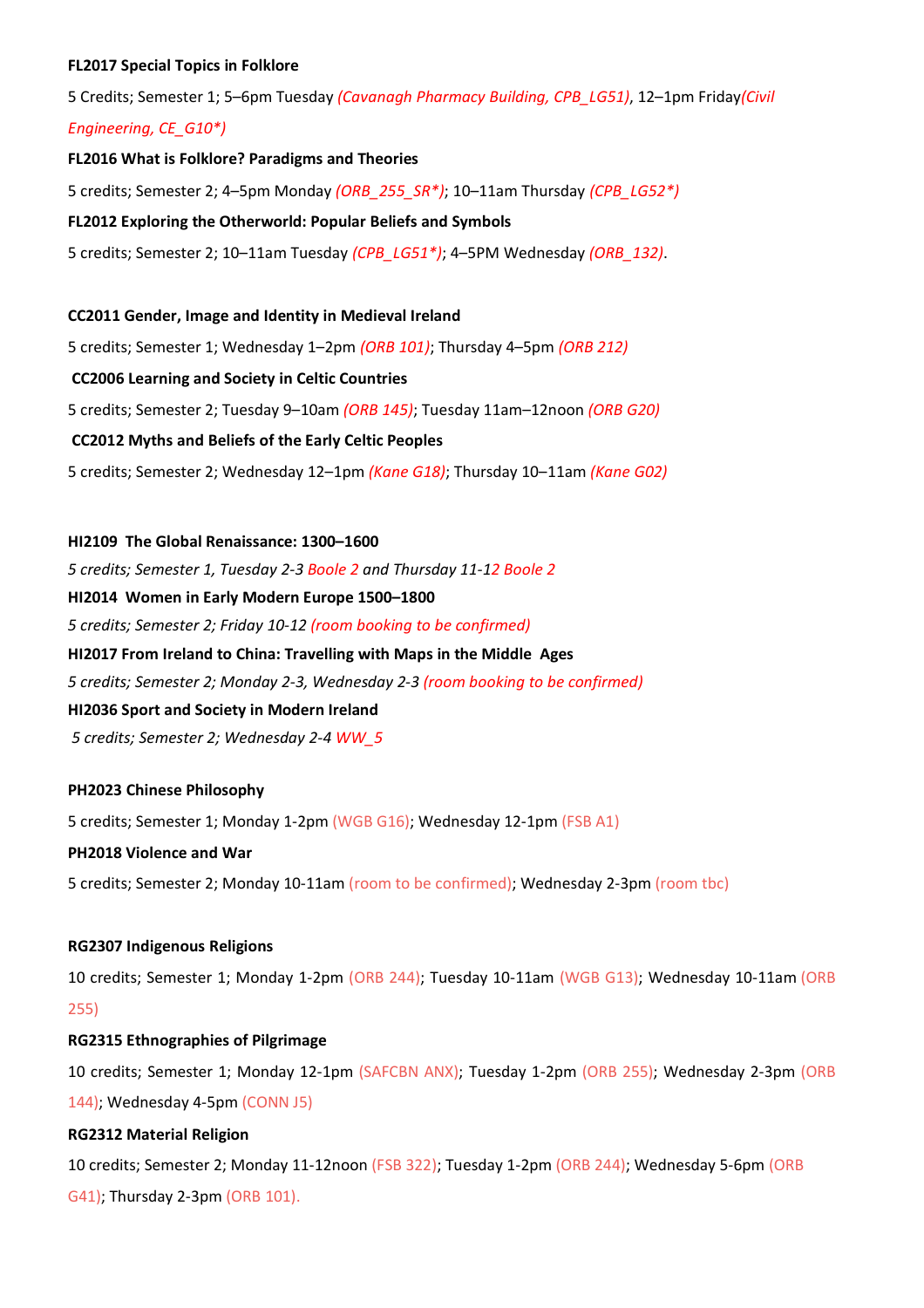## *SUMMARY TIMETABLE FOR SECOND YEAR ANTHROPOLOGY*

# **CORE/COMPULSORY (yellow for Archaeology; blue for Sociology; green for Anthropology) and ELECTIVE/OPTION modules**

| <b>Semester</b> | $9-10am$ | 10-11am   | 11-12pm | 12-1pm        | $1-2pm$ | $2-3pm$ | $3-4pm$              | 4-5pm  | 5-6pm  | $6-7$ pm      |
|-----------------|----------|-----------|---------|---------------|---------|---------|----------------------|--------|--------|---------------|
| <b>One</b>      |          |           |         |               |         |         |                      |        |        |               |
|                 |          |           |         |               |         |         |                      |        |        |               |
|                 |          |           |         |               | PH2023  | AR2033  | AR2016               |        |        |               |
| Mon.            |          |           |         | RG2315        | RG2307  |         |                      | SC2034 |        |               |
|                 |          | FL2015    |         | AY2002        |         |         |                      |        | FL2017 |               |
| Tues.           |          | RG2307    | SC2034  |               | RG2315  | HI2109  | <mark>AR20</mark> 16 |        |        |               |
| Wed.            | AR2033   |           |         |               |         |         |                      | FL2015 |        |               |
|                 |          | RG2307    |         | PH2023        | CC2011  | RG2315  |                      | RG2315 |        |               |
| Thurs.          |          |           | HI2109  | AR2033        | AR2016  | AY2002  |                      |        | SC2003 | <b>SC2003</b> |
|                 |          |           |         |               |         |         |                      | CC2011 |        |               |
| Fri.            |          |           |         | FL2017        | AR2033  |         |                      |        |        |               |
|                 |          |           |         |               |         |         |                      |        |        |               |
|                 |          |           |         |               |         |         |                      |        |        |               |
|                 |          |           |         |               |         |         |                      |        |        |               |
| Semester        | $9-10am$ | $10-11am$ | 11-12pm | 12-1pm        | $1-2pm$ | $2-3pm$ | $3-4pm$              | 4-5pm  | 5-6pm  | $6-7$ pm      |
| Two             |          |           |         |               |         |         |                      |        |        |               |
| Mon.            |          | PH2018    | RG2312  | <b>AR2038</b> | AR2038  | HI2017  | AR2051               | FL2016 |        |               |
|                 |          |           |         |               |         |         |                      |        |        |               |
| Tues.           | CC2006   | FL2012    | CC2006  |               | RG2312  |         | SC2021               | SC2021 |        |               |
|                 |          |           |         |               |         |         |                      |        |        |               |
|                 |          |           |         |               |         | PH2018  |                      |        | RG2312 |               |
| Wed.            | AR2051   | SC2018    | SC2018  | CC2012        |         | HI2017  | HI2036               | FL2012 |        |               |
|                 |          |           |         |               |         | HI2036  |                      |        |        |               |
| Thurs.          |          | FL2016    |         |               |         | RG2312  |                      |        |        |               |
|                 |          | CC2012    |         |               |         |         |                      |        |        |               |
| Fri.            |          | HI2014    | HI2014  | <b>AR2038</b> | AR2038  |         |                      |        |        |               |
|                 |          |           |         |               |         |         |                      |        |        |               |

NOTE: Students cannot take the following elective module combinations because of a timetable clash:

*Semester 1* PH2023 and RG2307 FL2015 and RG2307 FL2015 and RG2315 *Semester 2* FL2016 and CC2012 PH2018 and HI2017 and HI2036 (only one choice here)